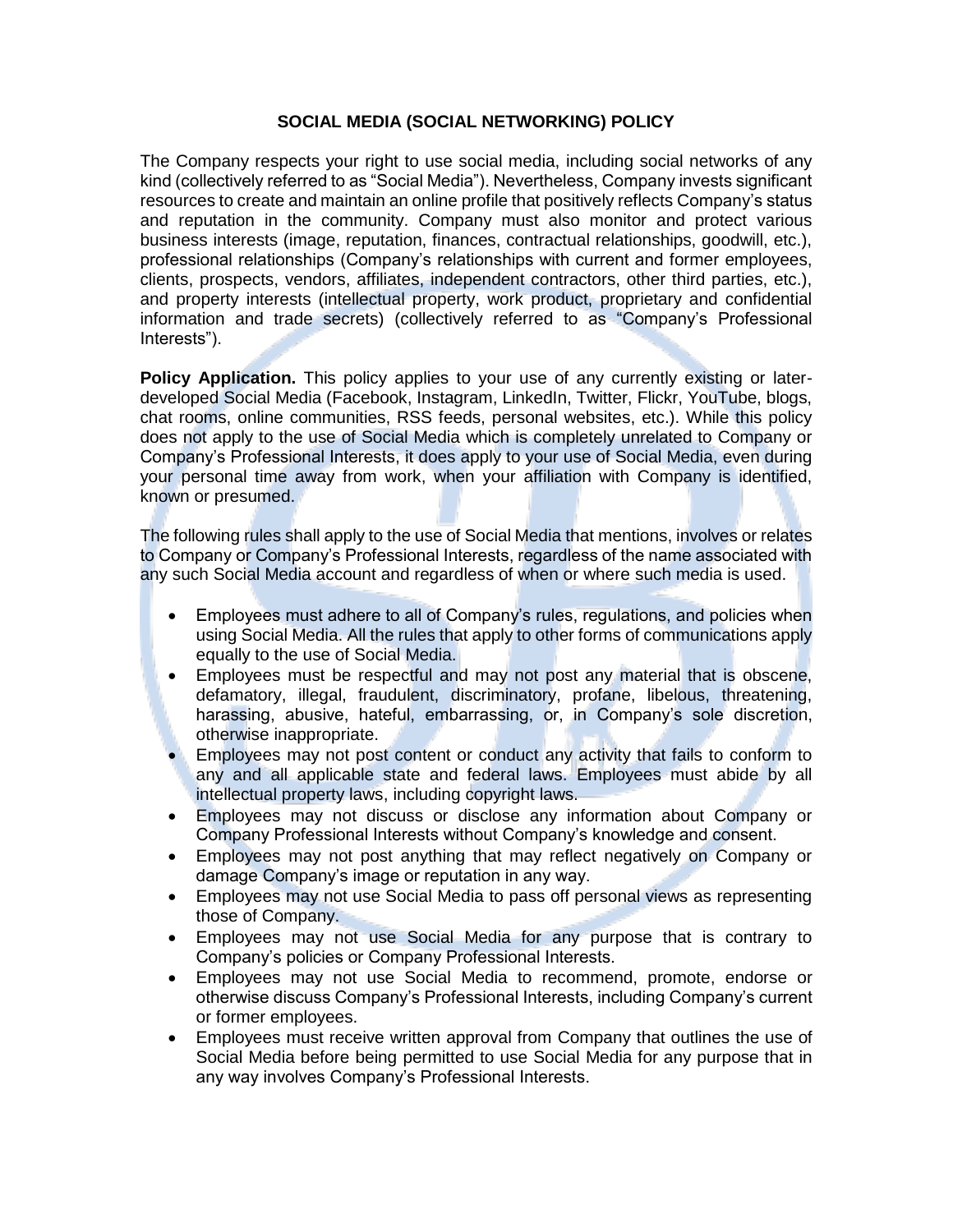- Employees should be mindful of their responsibilities to Company at all times. Once content is posted, it is no longer under your control. Social Media postings can remain on the internet indefinitely, and content posted to private websites does not always stay private.
- Employees may not let the use of Social Media affect their work.
- Employees may not use Social Media as a forum to discuss any of Company's Professional Interests or to disparage or embarrass Company or its management, practices, products, or services, or otherwise harm Company in any way.
- Employees may not use Social Media to advertise or sell any products or services that compete, directly or indirectly, with Company's current or future offerings, or that otherwise negatively affects Company.
- Employees may not post, share or display media (photos, audio, video, etc.) involving Company or Company's Professional Interests without prior written approval from Company.
- Employees are expected to be professional when using Social Media.

**Maintaining Connections**. Social Media is often used to create and maintain connections to other people or groups by, for example, making someone a Facebook "friend" or inviting someone to join your network on LinkedIn. In this regard, Company is committed to using Social Media to promote Company's visibility and maintain current and prospective business relationships. Although Company recognizes a value in creating and maintaining such connections with Company-related acquaintances, such connections may only be created and maintained through Company-approved Social Media accounts.

Accordingly, Employees may not use Social Media to connect with, without limitation, Company's clients, prospects, employees, vendors, affiliates, independent contractors, service providers, etc., whether current, past or prospective. Without limitation, this policy applies to any method or manner by which Social Media permits individuals to directly or indirectly connect personally or through a network to other individuals or groups.

While this policy does not apply to personal Social Media connections, it does apply to anyone you meet or are otherwise introduced to through your work with Company, even if you maintain a friendly or familiar relationship with that person. If you would like to create a connection with any such person(s), please contact management so you can be granted access to a Company-approved account, or to request the creation of a Companyapproved account with a different type or kind of Social Media.

**Ownership/Control of Social Media Accounts**. Company is and shall remain the sole and exclusive owner of any Social Media accounts, including without limitation any connections or relationships associated with such accounts (ex. Facebook friends, LinkedIn connections, Twitter followers, etc.), that are created, developed, suggested, initiated, maintained, sponsored or supported by Company. Company has the sole and exclusive right to direct the manner in which any such Social Media accounts are accessed, used and controlled. Company, in its sole discretion, may create, modify or terminate an employee's right or ability to access, use or control any such Social Media accounts. Upon termination of employment, the right or authorization to access, use or control any such Social Media accounts shall automatically cease, and control over such Social Media accounts, including any necessary information (ex. usernames, passwords, etc.), must be returned to Company.